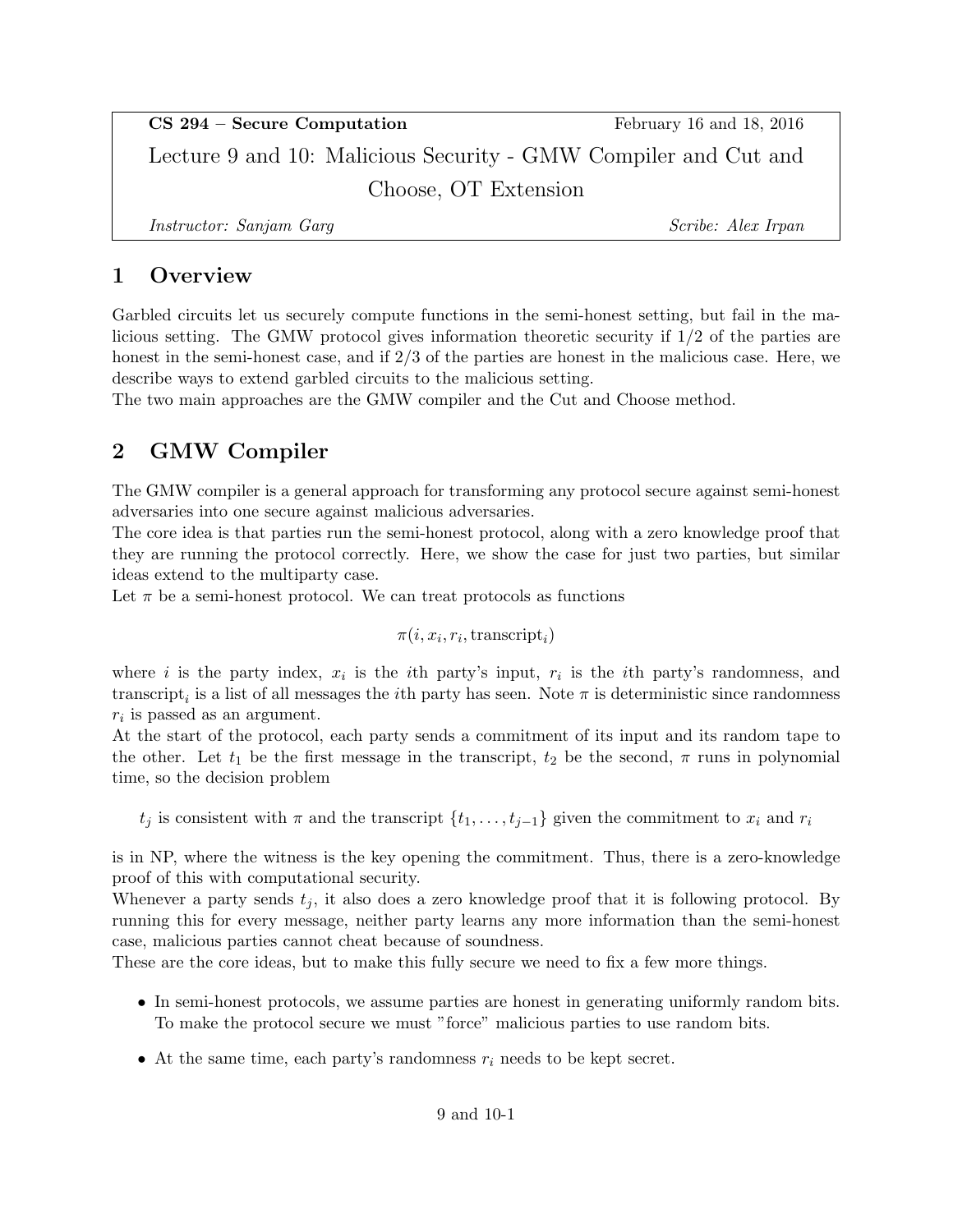This can be fixed with a simple coin-flipping protocol. Party  $P_1$  generates  $r_1, r_2'$ .  $P_2$  generates  $r_2, r'_1$ . They send commitments  $Com(r_1), Com(r_2)$ . Then,  $P_1$  sends  $r'_2$ ,  $P_2$  sends  $r'_1$ , and going forward  $P_i$  uses  $r_i \oplus r'_i$  for their random coins.

## 3 Cut and Choose

One downside of the GMW compiler is all the zero knowledge proofs used. These proofs are very expensive because they involve reductions to NP-Complete problems like 3-Coloring or Hamiltonian Cycle, which could introduce large polynomial factors.

The Cut and Choose method is a way to achieve malicious security more efficiently. Again, these ideas can be extended to the multiparty setting, but for now we consider just the two party case.

Start with the semi-honest garbled circuit protocol. From here, we use S to denote sender or party 1, and  $R$  to denote receiver or party 2.  $S$  has input  $x$ , and  $R$  has input  $y$ .

To motivate the construction, we first consider the attacks a malicious sender could do against an honest receiver. S sends two types of messages.

- The garbled circuit  $G(C)$ .
- The labels for  $x$  (sent directly) and  $y$  (sent through OT.)

Address the circuit message first. S could send an arbitrary circuit instead of the circuit for  $f(x, y)$ . To handle this, the cut and choose method has S send several garbled circuits instead of just one. R then challenges S to prove some of the circuits are valid garblings. R will choose the challenge randomly. If all the challenges are valid, R has good reason to believe the remaining circuits are valid as well.

Here is a first attempt at this protocol.

- S constructs s garbled circuits  $\tilde{C}_1, \ldots, \tilde{C}_s$ , where s is a security parameter. S sends all these circuits to R.
- R samples  $i \leftarrow [s]$ , and asks S to prove every circuit except  $\tilde{C}_i$  is valid.
- S sends all randomness used to generate those circuits.
- $R$  verifies all these garbled circuits are valid. (A garbled circuit is valid if every logic gate is garbled correctly and the decrypted logic gates match the ungarbled circuit  $C$ .)
- If the circuits are valid, S and R proceed with the garbled circuit protocol for the unchecked circuit  $\tilde{C}_i$ .

However, this protocol does not work, since S can cheat with probability  $1/s$  by sending exactly one invalid circuit. The fix is simple  $-R$  will check a random subset of circuits instead of all but one, then take the majority output of all unchecked circuits. Intuitively, S needs to change around half of the circuits to take over the majority output. Since each circuit is checked with probability  $1/2$ , S can only cheat the process with probability  $2^{-s/2}$ .

• S constructs s garbled circuits  $\tilde{C}_1, \ldots, \tilde{C}_s$ , where s is a security parameter. S sends all these circuits to R.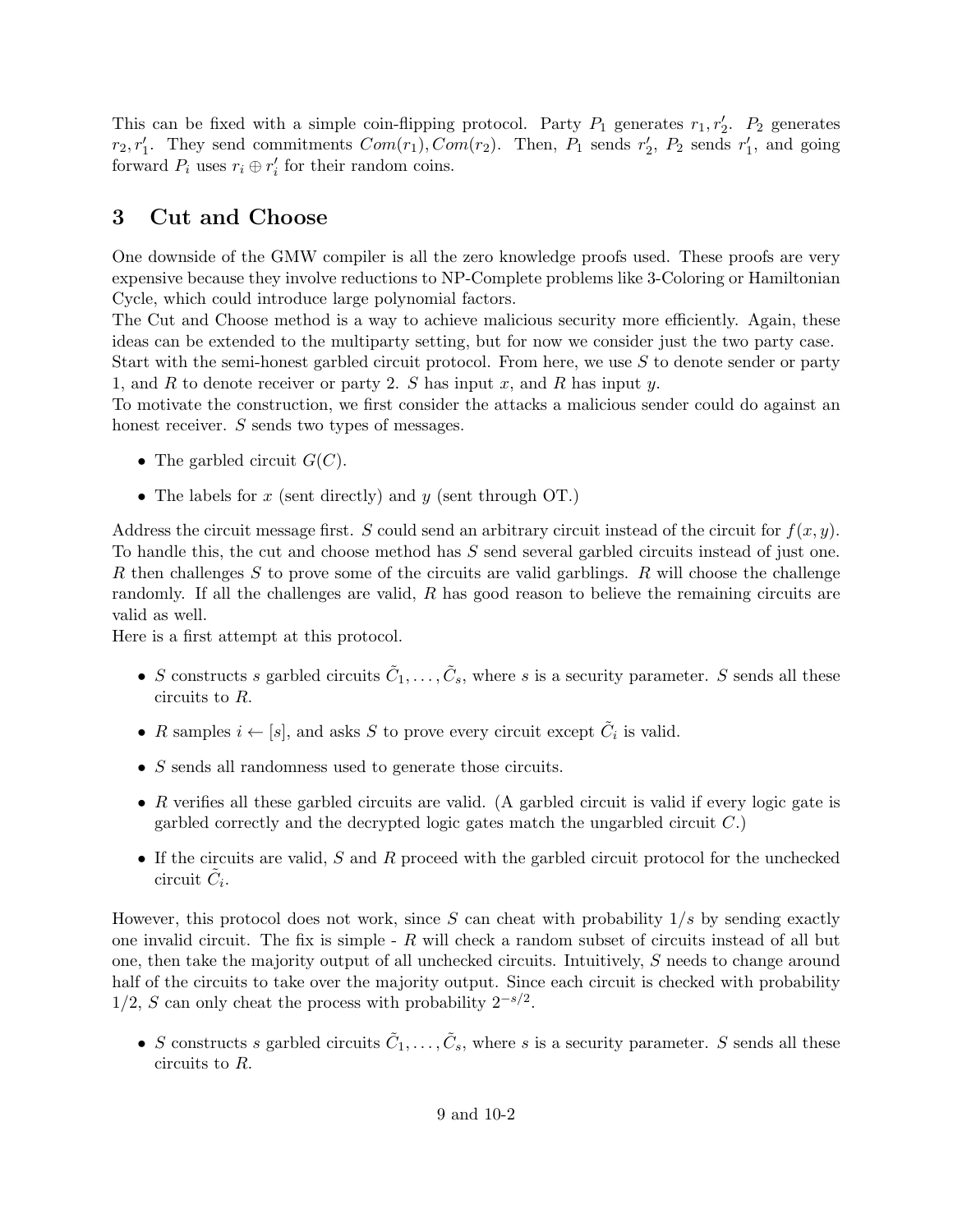- R samples  $r \leftarrow \{0,1\}^s$ , and asks S to open all circuits where  $r_j = 1$ .
- For every such j, S sends the randomness for  $\tilde{C}_j$ .
- R verifies each  $\tilde{C}_j$  is valid.
- If they are, S and R proceed with the garbled circuit protocol for all unchecked circuits.
- R evaluates the circuits and returns the majority output.

This finishes the informal handling of circuit attacks, leaving attacks on the labels for inputs x and  $y$ .

This case further splits into subcases.

- S could be inconsistent about the labels for x and y, forcing R to evaluate  $f(x, y)$  on multiple input pairs  $(x, y)$ . Although R sends only the majority output, S can learn something even when the circuit outputs are unanimous. (For example, let  $f(x, y) = 1$  when  $x < y$ . S can send a different x for each circuit, and will learn if a majority of the xs are less than  $y$ .)
- More subtly, S can send consistently invalid labels to learn something depending on whether R aborts or not. (For example, in the OTs for R's input bit  $y_1$ , S offers an invalid label for 0 and a valid label for 1. Then R aborts if and only if  $y_1 = 1$ .

In general, S's behavior should depend only on itself, and not on the actions of any honest parties. To fix this, we first amplify C to take more input bits. For a C taking n bits of input, create a  $C'$ which takes sn bits, where s is a security parameter.  $C'$  is defined as

$$
C'(z_1^1, z_1^2, \ldots, z_1^s, z_2^1, \ldots, z_2^s, \ldots, z_n^1, \ldots, z_n^s) = C(\oplus_{i=1}^s z_1^i, \oplus_{i=1}^s z_2^i, \ldots, \oplus_{i=1}^s z_n^i)
$$

In a loose sense, this connects the difficulty of cheating on a single input bit to the security parameter s.

Next,  $S$  will create commitments to every possible bit for each input wire. Note we are sending  $s$ circuits of sn inputs each, giving  $O(s^2n)$  commitments total.

Let  $k_{i,j}^b$  denote the key for wire i, from circuit j, representing bit b. The commitments are organized into sets  $\{w_{i,j}\}\$ and  $\{w'_{i,j}\}\$ . First, S samples bits  $b_j$ . Then,

$$
w_{i,j} = \{Com(b_j), Com(k_{i,1}^{b_j}), Com(k_{i,2}^{b_j}), \dots, Com(k_{i,s}^{b_j})
$$

$$
w'_{i,j} = \{Com(1-b_j), Com(k_{i,1}^{1-b_j}), Com(k_{i,2}^{1-b_j}), \dots, Com(k_{i,s}^{1-b_j})
$$

where  $i \in [sn], j \in [s]$ . Each  $w_{i,j}$  contains all the 0 keys or 1 keys, with the first commitment indicating which bit it is.  $w'_{i,j}$  then contains the keys for the opposite bit. Intuitively, these sets will guarantee the consistency and validity of the input bits.

Note  $\{w_{i,j}, w'_{i,j}\}\$ is the same no matter what j is. There are s copies of each commitment set, but whether  $w$  corresponds to 0 or 1 is random.

The idea is that by now, R knows the secret keys for every checked circuit from the previous challenge. R requests S to open commitments for the checked circuits, to verify each  $w_{i,j}$  is constructed correctly.

We apply the same cut and choose idea along two axes: to show a single commitment set is constructed properly, and to show all the commitment sets are constructed properly.

Here is the next modification of the protocol.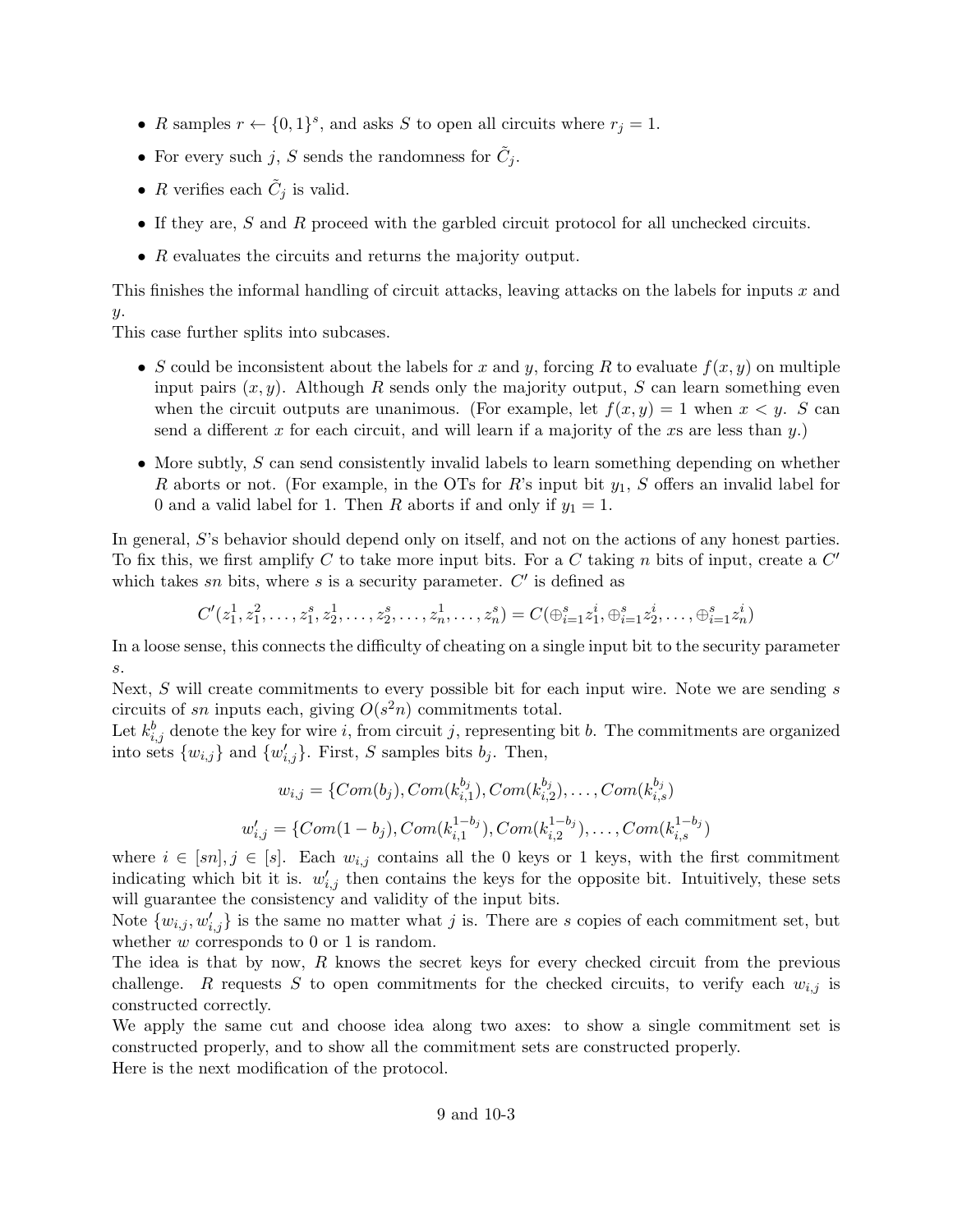- $S$  constructs  $s$  garbled circuits, sending all of them to  $R$ .
- S samples  $b_j$ , and constructs the matrix  $\{w_{i,j}, w'_{i,j}\}$  as described earlier. S sends the entire commitment matrix.
- S and R do OT to transfer the keys for R's input y on all circuits. Recall the circuit is modified to XOR s bits for each bit  $y_i$ . When R requests keys for  $y_i$ , R sends  $s-1$  random bits to the OT, then sends the matching last bit such that everything XORs to  $y_i$ .
- R samples two random strings, r and r', sending them to S. The first, r, tells S which circuits to R wants to check. The second,  $r'$ , gives which commitment sets R wants to check.
- For every checked commitment set,  $R$  opens the indicator commitment and the entries for the checked circuits. Notably, R does not open the entire row.



R now verifies the opened commitments are valid. The opened commitments are valid if they are consistent with the indicator bit. Verifying a random subset of entries lets R trust that entire row is valid, and verifying a random subset of rows lets  $R$  trust the entire matrix is valid. Note the opened commitments on the checked circuits include the input wires for  $y$ . So, R can verify the keys for  $y$  match the requested bit, and this doubles as a consistency check for  $y$ . If all verification passes, the protocol continues.

- $S$  sends keys for  $x$  on all unchecked circuits.
- However, before running the unchecked circuits,  $R$  asks  $S$  to prove  $x$  is consistent. For every unchecked commitment set, S opens commitments from  $w_{i,j}$  or  $w'_{i,j}$ , based on whether  $x_i = 0$ or 1. In those sets, S opens only the entries for unchecked circuits.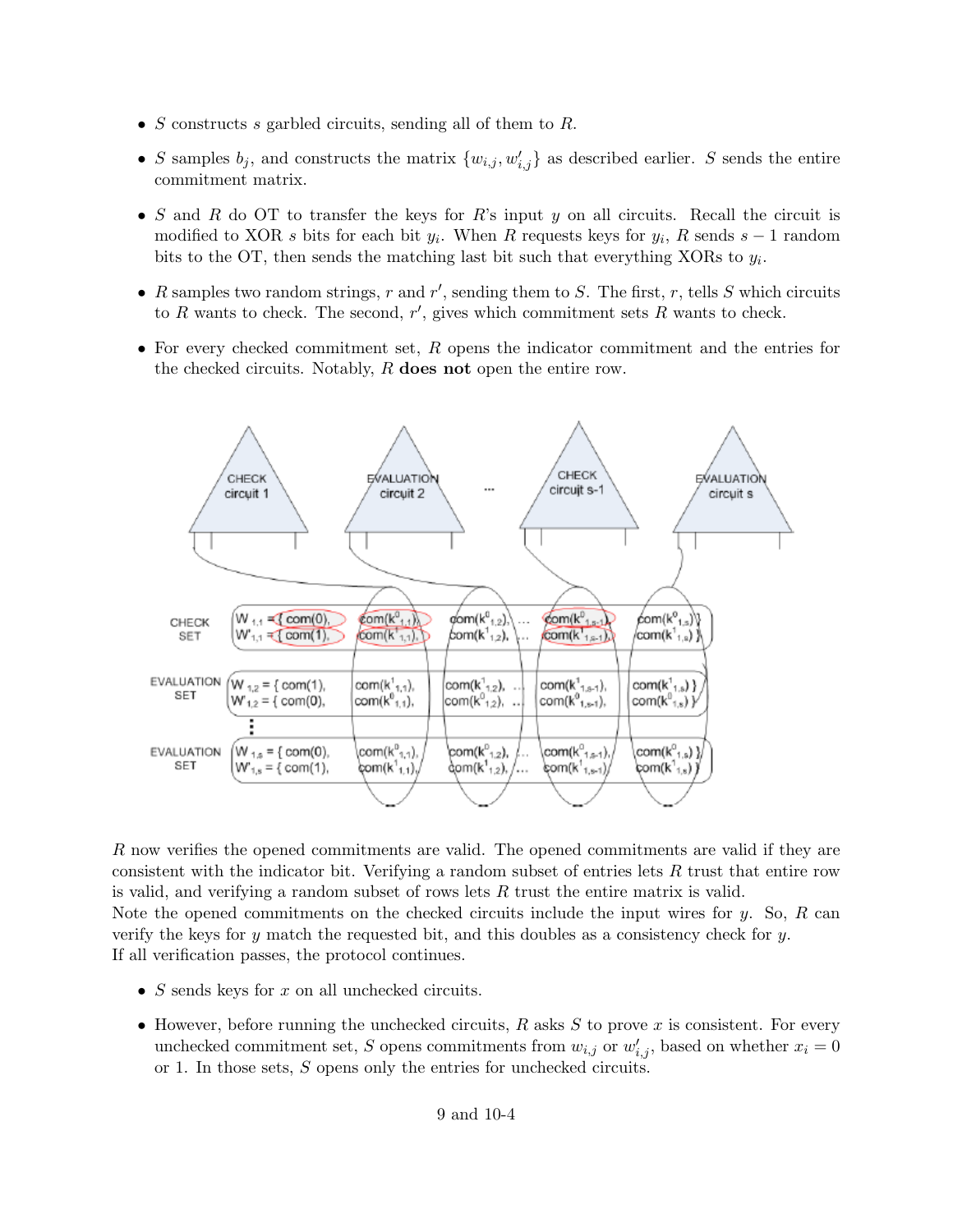• If the revealed keys match the keys R received, R will believe x is consistent. R can now run the circuits and return the majority output.



Now, we informally argue why this setup is secure. Suppose  $S$  tried to make  $x$  inconsistent or invalid. Of the  $w_{i,j}, w'_{i,j}$  opened right before evaluation, every single one must contain a commitment to 0 and 1. If that row  $\{w_{i,j}, w'_{i,j}\}$  was picked in the check step, and the checked circuits included the entries for those two conflicting commitments, S would be caught.

Similarly to the argument for valid vs invalid circuits, if S changes enough to make an input wire inconsistent, it is caught almost all the time.

#### 3.1 Final Protocol Modifications

There are a few remaining details needed for the proof of security.

So far, we have assumed the receiver is honest. Suppose the receiver was malicious instead. The receiver controls the following messages

- The random challenge strings  $r$  and  $r'$ .
- Which bit to ask for in the oblivious transfers
- What output to send back to the verifier.

To fix the first, we use a coin flipping protocol. For random string  $r$ , each party samples  $r_i$ , sends a commitment  $Com(r_i)$ , then opens their commitments and use  $r = r_1 \oplus r_2$ . A similar process is done on  $r'$ . The other two issues are simulatable given oracle access to the malicious receiver's behavior.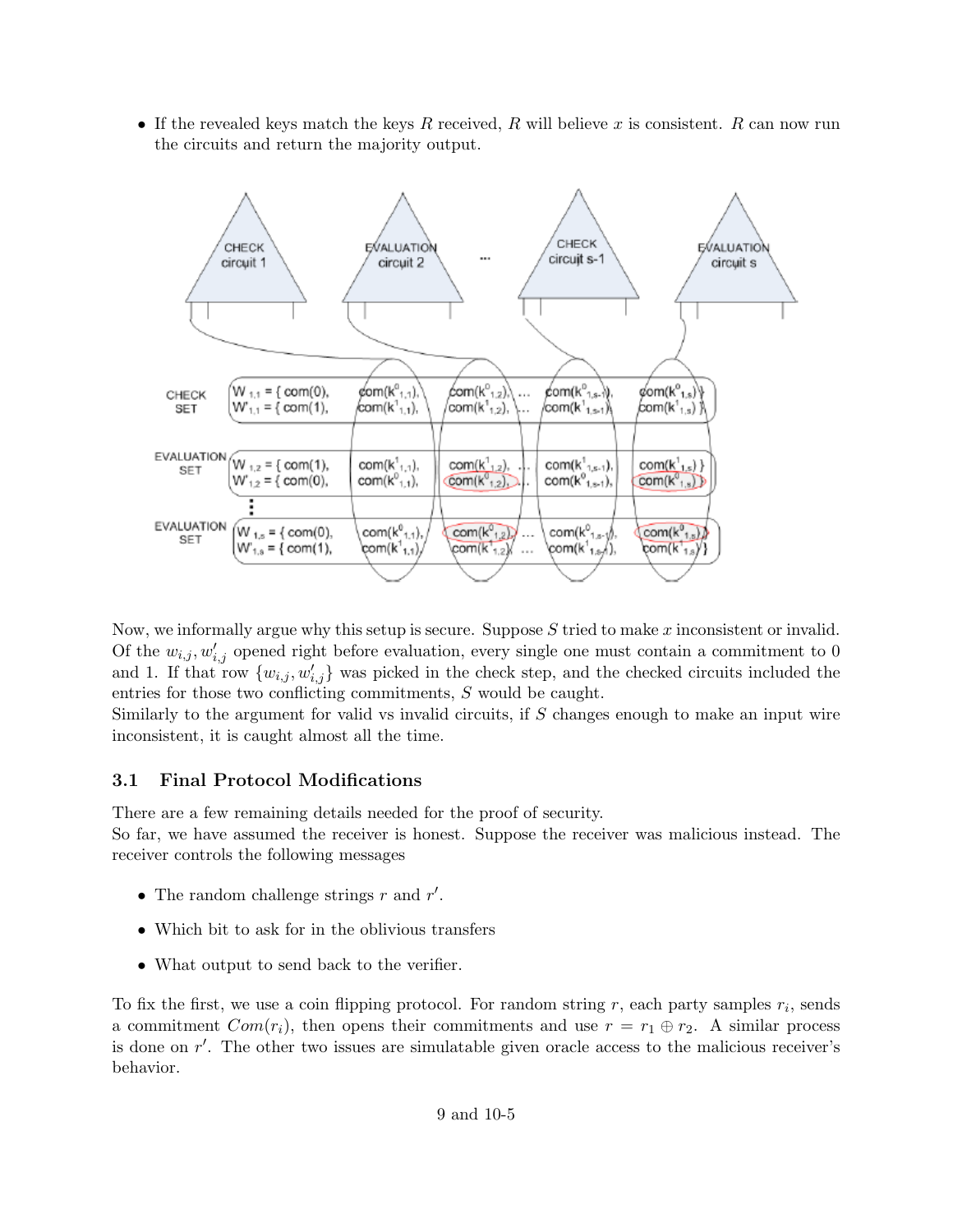#### 3.2 Simulators

These will only be described informally.

#### 3.2.1 Cheating Sender Simulator

As constructed, challenges  $r, r'$  are uniformly distributed even when the sender is malicious. The simulator runs the protocol until S opens the commitments as defined by r and r'. The simulator then rewinds to right after  $S$  sends the circuits, and runs the protocol with new  $r$  and  $r'$ . On expectation, about 1/4 of the circuits are checked the first time and unchecked the second. In the circuits checked the first time,  $R$  learns the mapping from garbled keys to input bits. In circuits evaluated the second time,  $R$  learns which keys are for  $S$ 's input. Combined,  $R$  can extract S's input and get output  $f(x, y)$ .

#### 3.2.2 Cheating Receiver Simulator

S first extracts R's input from the simulator for oblivious transfer. Let  $z = f(x, y)$  be the correct output. The simulator generates the garbled circuits, sometimes. Each circuit is either a valid garbling or a circuit that always outputs z, with the simulator choosing which circuits are valid randomly. The simulator then influences the generation of r such that every checked circuit is valid and every unchecked circuit always outputs  $z$ . (To do so, when creating  $r$ , the simulator runs until R opens their committed randomness  $r_2$ , then rewinds and sends the appropriate  $Com(r_1)$ .) All validity checks will go through, and  $R$  will always get the right output  $z$ .

### 4 Oblivious Transfer Extension

In practice, oblivious transfer is the bottleneck for secure computation protocols. It turns out we can use a small number of OTs to transfer many messages. An OT of k messages can be extended to  $n = poly(k)$  messages.

This is done by constructing an appropriate circuit, then running a secure computation protocol on that circuit. Party  $P_1$  has  $m_1^0, m_1^1, \ldots, m_n^0, m_n^1$ , and  $P_2$  has  $b_1, \ldots, b_n$ .

- $P_1$  generates  $2n$  random strings  $r_1^0, r_1^1, \ldots, r_n^0, r_n^1$ .
- $P_2$  samples  $x \leftarrow \{0,1\}^k$ . Let  $g: \{0,1\}^k \to \{0,1\}^n$  be a PRG.

 $P_1$  constructs a circuit  $C(x_1x_2 \ldots x_k)$  defined as

Input  $\{r_i^b\}, x$ .  $y \leftarrow g(x)$ . Return  $\perp$  to  $P_1$ . Return  $\{r_i^{y_i}\}$  to  $P_2$ .

Evaluate this circuit securely, where  $P_1$  gives  $\{r_i^b\}$  and  $P_2$  gives x. Now,  $P_2$  knows  $y_i, r_i^{y_i}$ , and  $P_1$ does not know what randomness  $P_2$  requested. Proceed with the final message transfer.

• For every *i*, let  $c_i := b_i \oplus y_i$ .  $P_2$  sends all  $c_i$  to  $P_1$ .